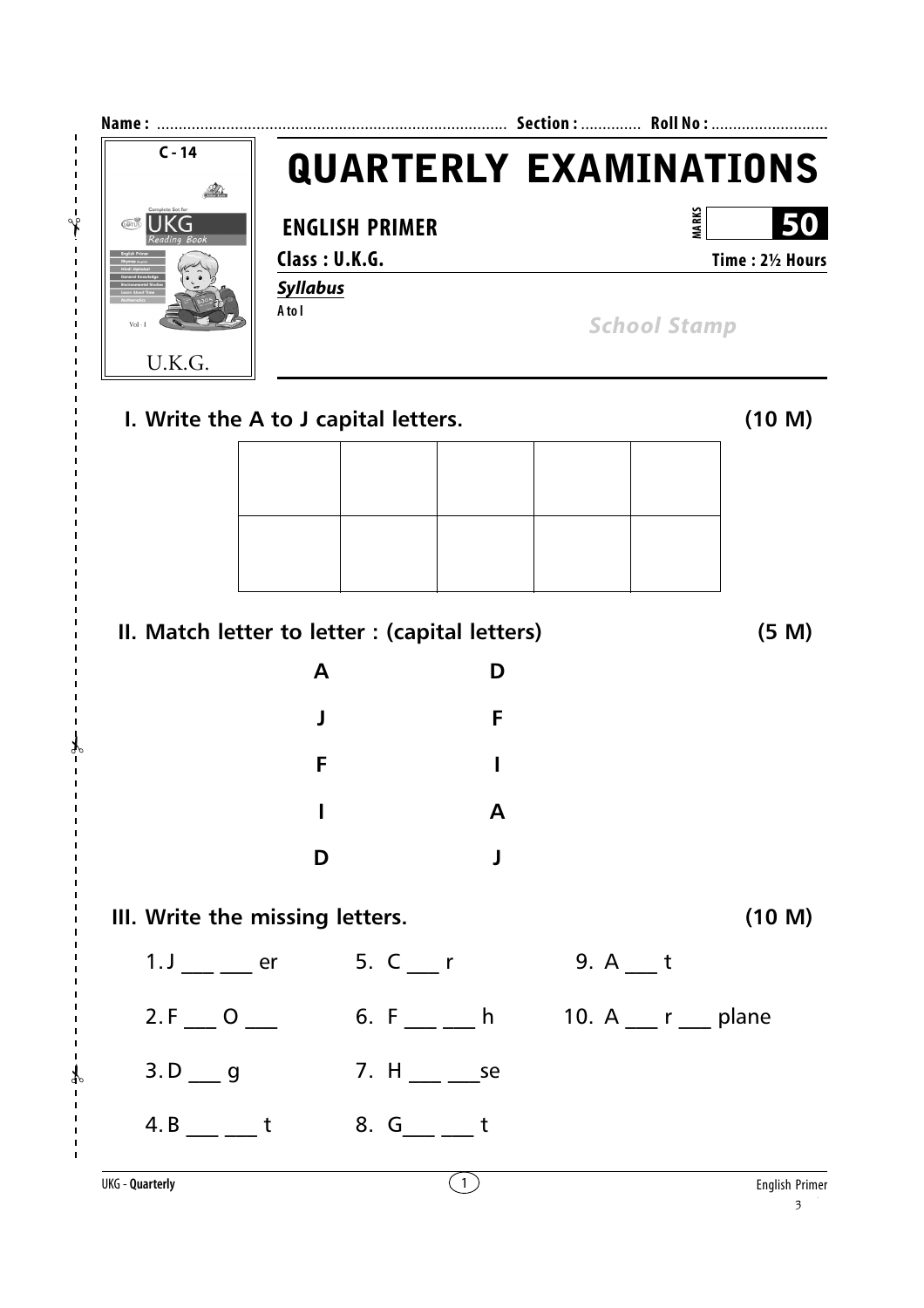## **IV. Write d to h small letters. (5 M)**



## **V. Match letter to letter (small letter) (5 M) f** *l* **h i i f j h** *l* **j VI. Match picture to word. (5 M)**